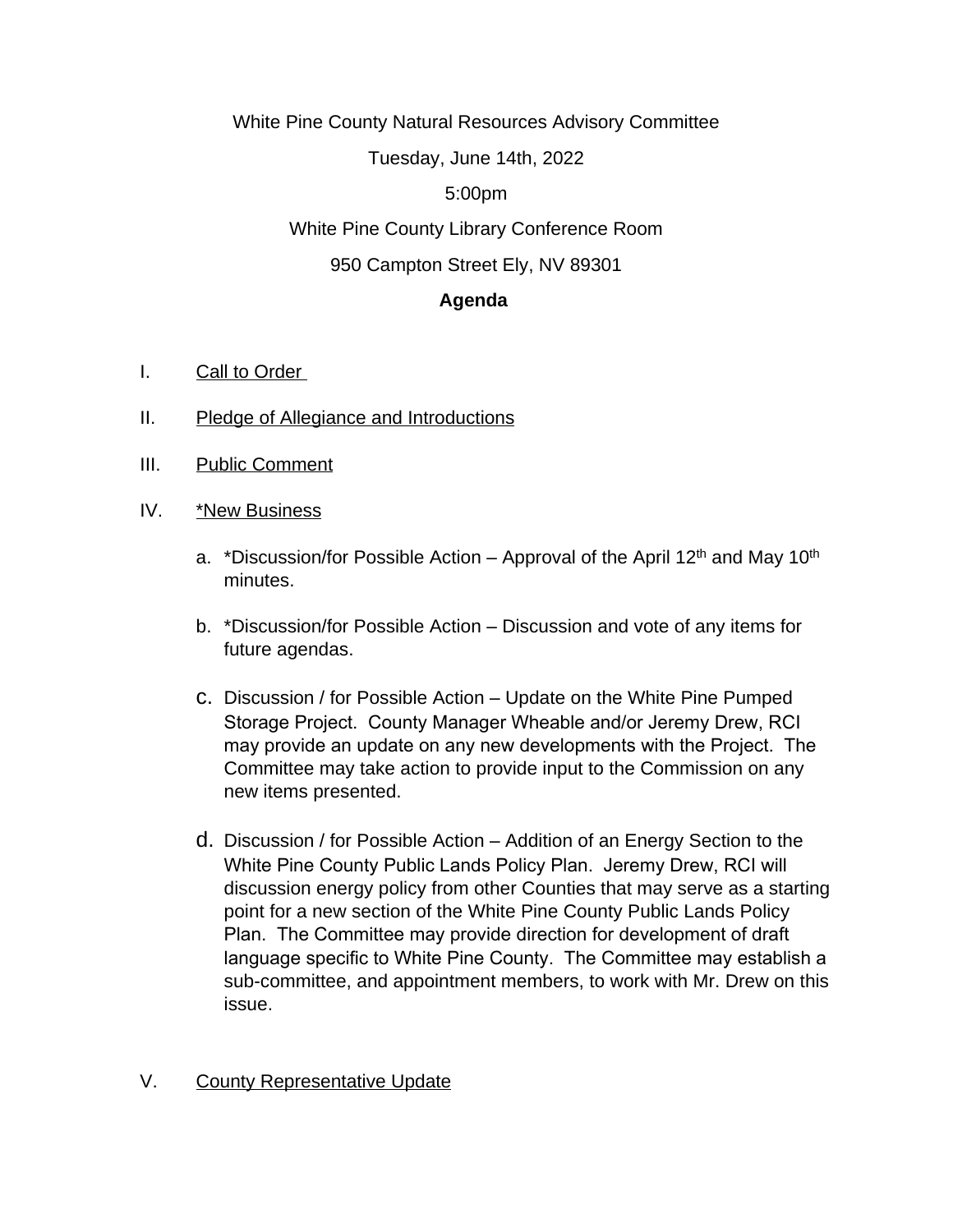#### VI. Discussion

- **a.** \*Update/Discussion/for Possible Action Bureau of Land Management –
- b. \*Update/Discussion/for Possible Action U.S. Forest Service –
- c. \*Update/Discussion/for Possible Action National Park Service –
- d. \*Update/Discussion/for Possible Action Nevada State Parks –
- e. \*Update/Discussion/for Possible Action Department of Wildlife –
- f. \*Update/Discussion for Possible Action RCI, Jeremy Drew –
- I. Discussion– Update from CRM on the White Pine County Public Lands Management Plan, OHV Section, County –Wide OHV Policy.
- VII. Discussion/Action Committee Vacancies, Resignations, Appointments
- VIII. Next Meeting Time and Date Announcement -
- IX. Public Comment -
- X. Adjournment -

Asterisks (\*) Denotes possible action items of the White Pine County Natural Resources Advisory Committee.

**Public Commentary**: A period devoted to comments by the public, if any, and discussion of those comments. No action may be taken upon a matter raised under this item of the agenda until the matter itself has been specifically included on an agenda as an item upon which action will be taken. (NRS 241.020(2)(c)(3).)

**Public Comment**: Public Comment during the White Pine County Natural Resources Advisory Committee meeting on June 14th, 2022 will be for all matters both on and off the agenda and be limited to three minutes per person. Additionally, public comment of three minutes per person will be heard during the individual action items. The Board reserves the right to reduce the time or limit the total time allowed for public comment. The Board may prohibit comment if the content of the comments is willfully disruptive of the meeting by being slanderous, offensive, inflammatory, irrational, or amounting to personal attacks or interfering with the rights of other speakers. Persons are invited to